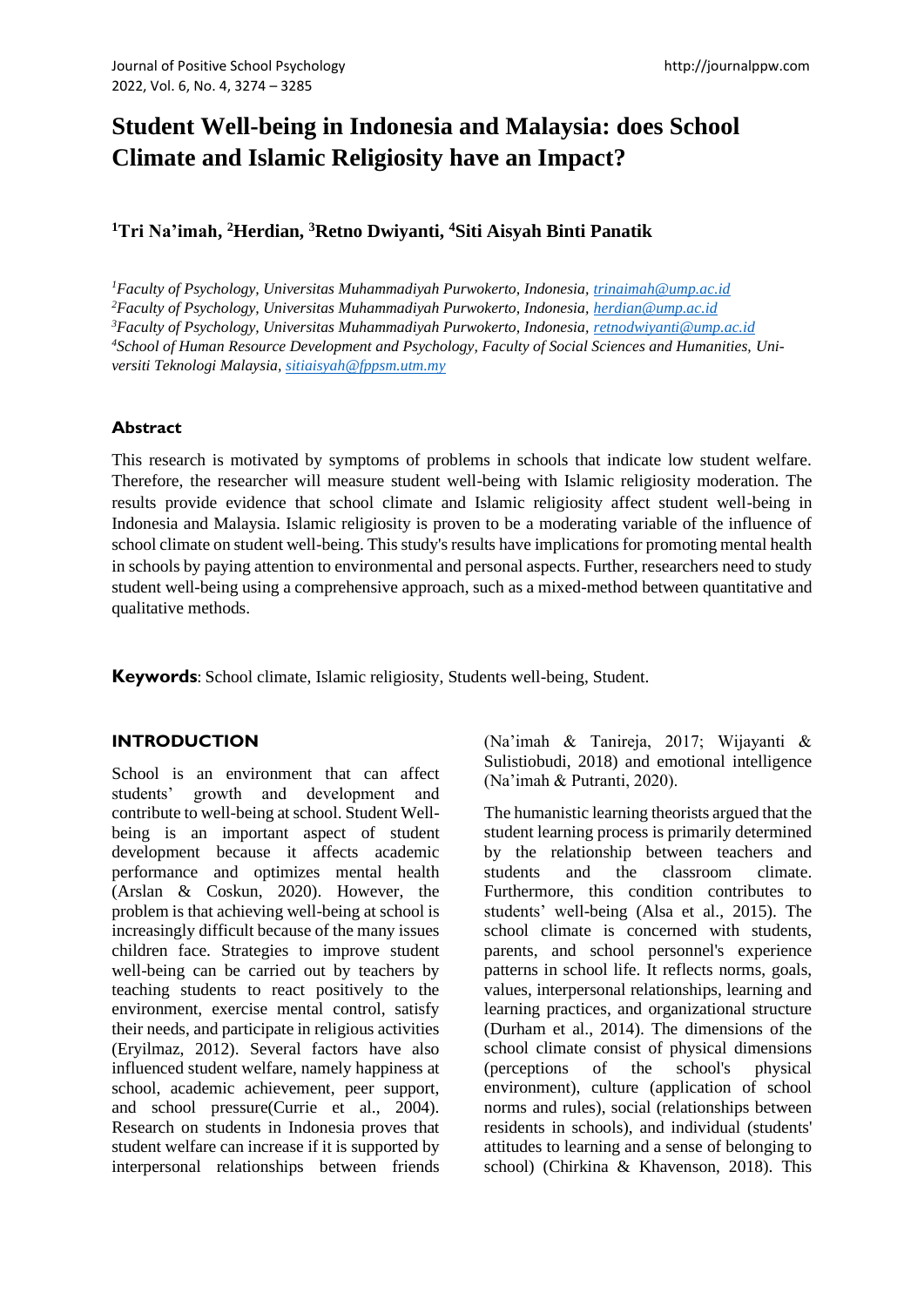concept illustrates that the school climate has many dimensions related to the school's life. An essential dimension of school climate is the socio-emotional environment (Wang & Degol, 2015).

Students in Indonesia can achieve high wellbeing because of their openness in making friendships, inviting their friends to talk, joking, smiling, and spreading a positive aura (Wijayanti & Sulistiobudi, 2018). Thus a positive school climate can improve student well-being, academic achievement, and general adjustment (Thapa et al., 2013). Furthermore, in positive psychology studies, it is essential to pay attention to ethnic, cultural, and religious factors contributing to students' psychological development in schools (Eryilmaz, 2012). Therefore, this research examines the impact of religiosity on student welfare in schools. A person's religiosity causes the individual to be called a religious person and not just a person with religion. Religiosity includes rituals, practices, and beliefs. Studies on college students have revealed a positive relationship between subjective well-being and religion (Abdel-Khalek, 2010).

The concept of Islamic religiosity sees the critical relationship between individuals and Allah. Even dependence on Allah is an individuals' strategy in dealing with stress, depression, and other life problems (Achour et al., 2016). Therefore, religiosity studies are from social and personal, but it requires including elements of spirituality. Religious life is part of the internal factors that impact individuals' subjective well-being (Holder, 2014). A pious person, proven by attending religious events, can affect psychological well-being. Based on this explanation, this article describes the effect of school climate on student well-being moderated by Islamic religiosity.

## **LITERATURE REVIEW**

#### Conceptualization of Student well-being

Theoretically, hedonic and eudaimonic approaches dominate the development of the concept of well-being (Waterman, 1993). The hedonic approach perceives well-being subjectively as happiness. The hedonic approach examines the feeling component as a form of achieving pleasure and avoiding pain. According to the hedonic view, the improvement of one's welfare can increase one's happiness. The second approach is eudaimonic, which focuses on thinking components, meaning, self-realization, and well-being in a whole level of function as a human being. The story of psychological well-being describes a person's level of purpose in life, realizing selfpotential, having quality relationships (Deci & Ryan, 2008).

This study implements a eudaimonic perspective, which refers to Ryff's psychological well-being theory. This theory examines the psychological aspects more than other approaches. Furthermore, the researcher implements the school context, cultural context, and student development stages. The concept of student welfare begins with the assumption that if students feel happy and safe at school, they can actualize their potential (Hidayah et al., 2016). The general principle that underlies the concept of student well-being is that student welfare is assessed in the school community's context and measured through the manifestation of its dimensions. Student well-being factors consist of school conditions, social relations, self-fulfillment opportunities, and health status.

Student well-being is multidimensional because it consists of seven domains, and each part represents a specific dimension of well-being. However, based on the consideration of organizational conditions, the fields are grouped into three categories: assets, appraisals, and actions. Having, being, and relating is included in the domain of student well-being assets. At the same time, thinking and feeling are part of the appraisals category, namely cognitive and affective interpretations of how and why having, being, and relating, are valuable for student well-being. Furthermore, the actions category includes functioning and striving domains (Soutter et al., 2014). Thus, the relationship between parts and types influences various areas of students' life.

The dimensions of student well-being are interrelated with personal meanings that allow sub-dimensions to be formed as a substantive basis for developing student well-being measurement tools. These dimensions can be synthesized into physical, psychological, cognitive, and social domains. Physical wellbeing is related to the fulfillment of health, safety, and security in schools (Konu &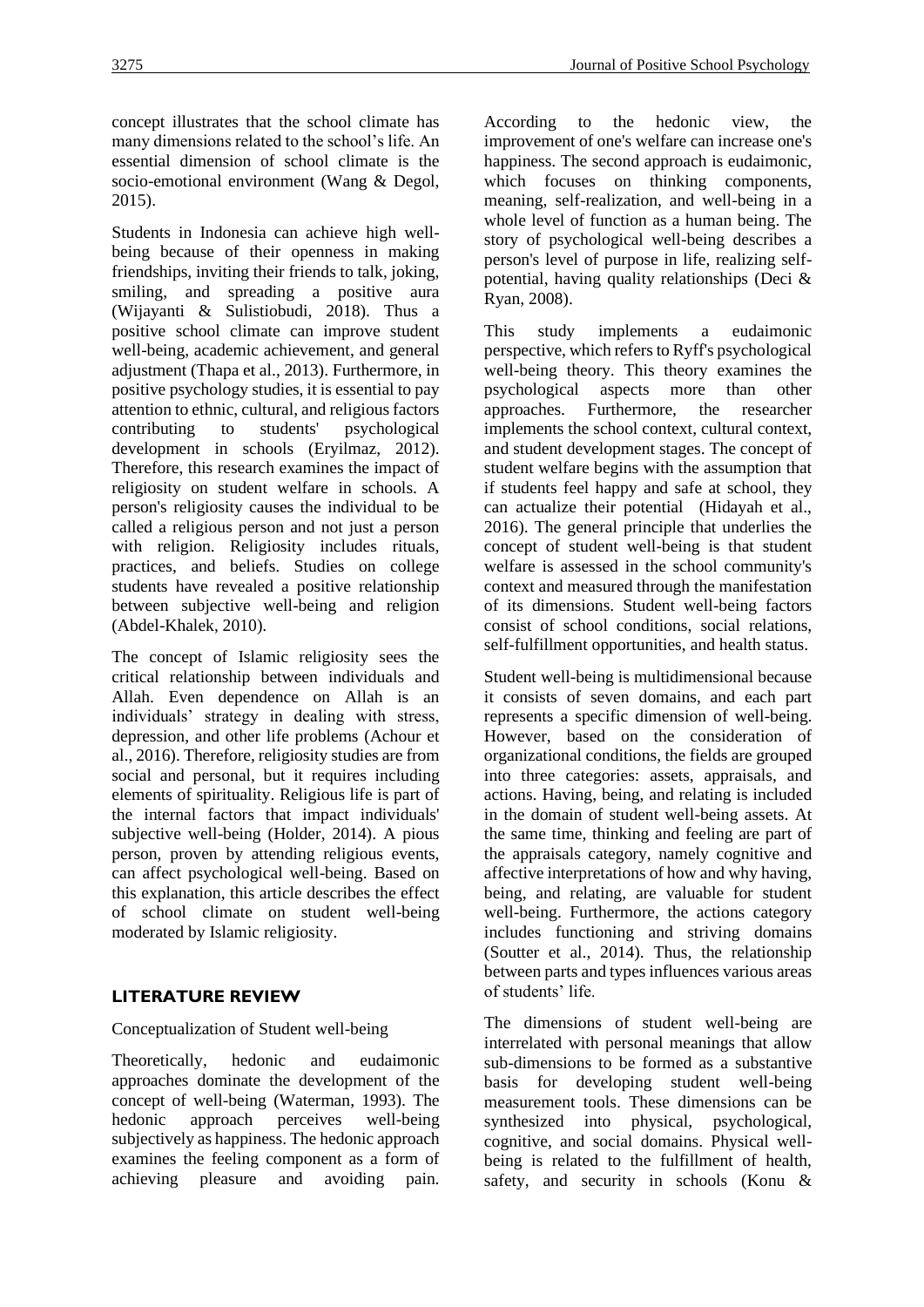Rimpelä, 2002). Physical well-being will affect students' ability to achieve other well-being, emotional well-being, social well-being, and psychological well-being.

The domain of psychological well-being is an evaluation and view of students about life, their involvement with the school, and the goals and ambitions they have for the future(Borgonovi & Pál, 2015). This evaluation is usually related to the mood in school activities. This is also associated with student affection, namely positive emotions that support learning activities and students' development (Soutter et al., 2014).

The domain of cognitive well-being is related to fulfilling curiosity, processing information, reasoning, and attaining academic achievement, combining abilities and behavior to acquire knowledge, skills, and information so that students can solve the problems at hand (Borgonovi & Pál, 2015). Constructive thinking, creativity, and care are assumed as a form of student well-being (Soutter et al., 2014). Interpersonal well-being is manifested in empathy, social trust, and peer relationships. Interpersonal behavior is an important ability to function effectively in the school community. Social relationships that are important in student well-being include student relationships with peers, teachers, group dynamics, and life dynamics in school organizations (Konu & Rimpelä, 2002)

#### Conceptualization of School Climate

Arthur C. Perry is the first author to write about the importance of building a school climate to improve social relations and school functioning (Freiberg, 1999). This concept is widely developed in organizational research. However, in 1980, the research results proved that schools were organizations that influenced people's lives. Researchers found that private schools have better academic abilities than public schools because private schools' climate is better than public schools. The school climate is characterized by a trusting relationship between parents and teachers and teachers and students (Coleman et al., 1982). In the following years, research on school climate developed rapidly.

However, in this study, the concept of school climate is still equated with organizational climate (Chirkina & Khavenson, 2018). The school climate has different characteristics from the organizational climate because it is the school's soul and foundation, making teachers, students, and people feel part of the school (Freiberg, 1999). The school climate is a multidimensional concept consisting of the school's physical aspects and subjective perceptions of interpersonal relationships between people in school. Based on several studies, the dimensions of school climate are physical, cultural, social, and individual dimensions. The physical dimension is related to the perception of the material environment at school, while the cultural dimension is related to applying the school's norms and rules system. Furthermore, the social dimension describes the relationship between people in school, and the individual dimension relates to students' attitudes towards learning and a sense of belonging to the school(Chirkina & Khavenson, 2018).

Some research results also found that the dimensions of school climate can be synchronized into three domains, namely the relationship domain, the school environment domain, and the organizational domain. The relationship domain consists of connectedness to a teacher, school, and peer support (Lester & Cross, 2015; Zullig et al., 2010), teacher-student relations, student-student relations, and support diversity (Bear et al., 2015; Zullig et al., 2010), peer social networks, and normative adjustment(Muñoz et al., 2018).

The teacher's attention indicates the relationship domain if students have problems. Students also feel they have emotional closeness with the teacher. Students can interact with the teacher to make students comfortable in school. Students think they have a sense of connection with the school, so they are comfortable participating in academic and non-academic activities (Zullig et al., 2010). Students' behavior shows adherence to school rules (Muñoz et al., 2018) and respects their peers' diversity (Salle et al., 2015). Students also feel the attention of fellow students; students are friendly with other students; teachers have good communication with parents to report student progress (Bear et al., 2015).

The domain of the school environment consists of aspects of security in schools (Lester & Cross, 2015b; Bear et al., 2015) application of rules, norms, and values in schools (Bear et al., 2015; Muñoz et al., 2018), environmental physical and social schooling (Zullig et al., 2010). Several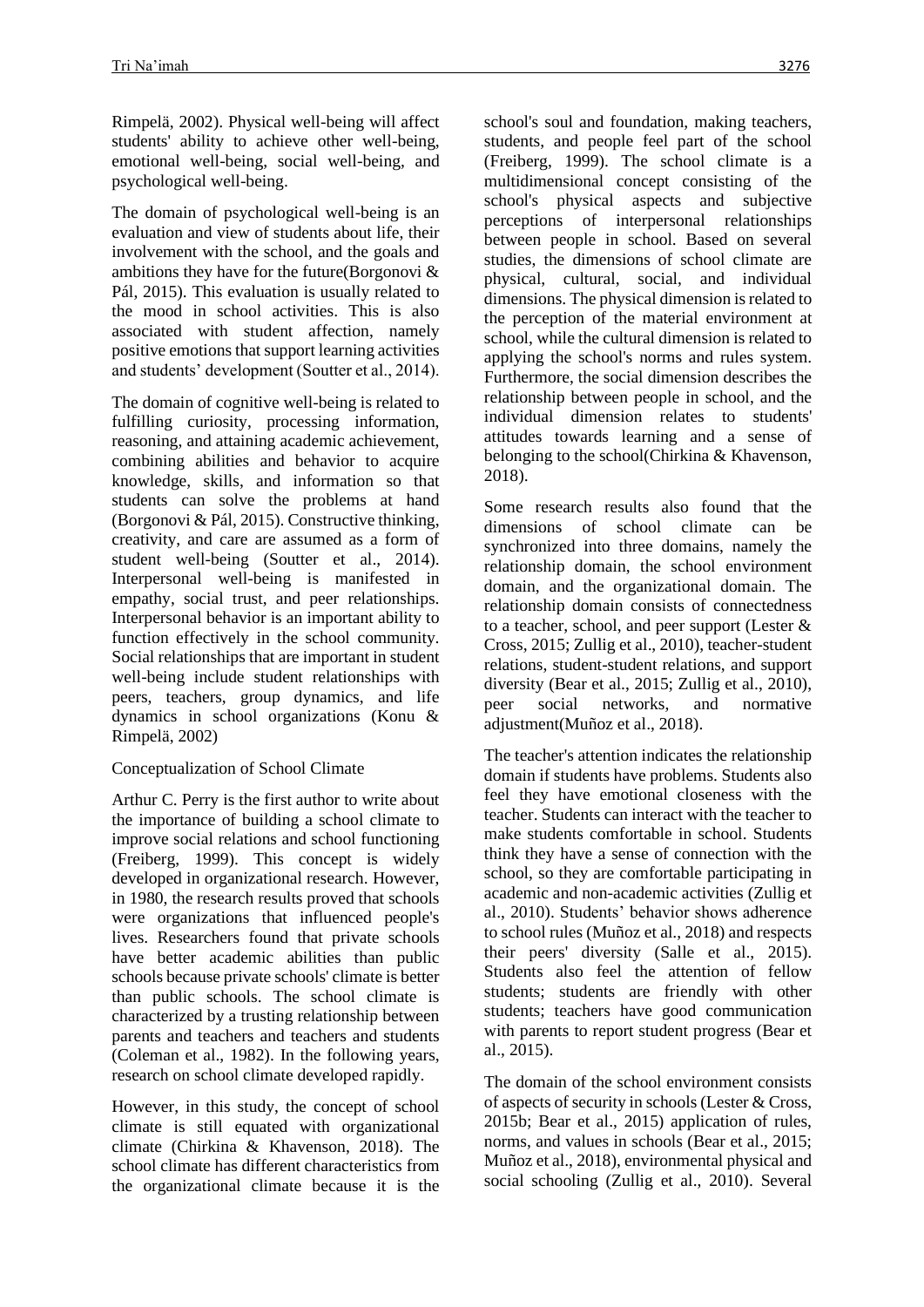negative aspects shape the construction of the school cli-mate, namely, school violence, indiscipline, and teacher apathy (Muñoz et al., 2018).

A clean school environment and well-groomed school buildings are indicators of the school's physical environment (Zullig et al., 2010). Culture is an essential component of the school environment because culture shapes behavior accepted by the climate (Salle et al., 2015). In the theory of psychosocial domains developed by Moos, it is de-scribed that the social environment for learning includes components of creativity, self-efficacy, participation, structured responsibility in a circle with two sides of polar-ization, namely self-improvement and openness to change the environment (Allodi, 2010). Likewise, the cultural-ecological model of school climate (CEMSC) argues that a positive school climate can be fostered if students participate in the school's social environment and take advantage of their potential and culture to adapt to school (Salle et al., 2015).

The organizational domain includes the relationship between teachers and school principals and structural elements in schools, including work motivation, work ethics, and teacher needs fulfillment (Becerra, 2016). Thus, in this case, the principal's leadership style and culture also shape a good school climate. Therefore, the synthesis of several school climate dimensions is school safety, relationships with teachers, schools, and fellow students.

Conceptualization of Islamic Religiosity

Several experts have carried out the study of religion since the 1915s. In 1915, Durkheim began his religiosity study and said that religiosity facilitates group cohesion because religiosity is a mechanism to foster social solidarity and social identity. Furthermore, in 1950, Erich Fromm discovered religion's role in self-control when individuals must deal with events beyond their power. Clifford Geertz, in 1966, added the function of religiosity to the search for meaning when individuals face suffering or difficulties in life (Rusu & Turliuc, 2011). In 1965 Glock and Stark were instrumental in developing the definition of orientation, origins, and religiosity dimensions. The dimensions of religiosity are experienced, ritualistic, ideological, intellectual, and consequential.

Religiosity is a layered concept that involves cognitive, emotional, motivational, and behavioral aspects (Hackney & Sanders, 2003). Religiosity is a condition of a person who encourages him to behave following his devotion to religion. Religious individuals have higher happiness and satisfaction in life compared to individuals who are not religious. The relationship between religiosity and psychological well-being could explain how individuals use their religion to cope with life's stressors. Thus students who have good religiosity will support student well-being as indicated by the coping strategies of students in dealing with problems.

The concept of Islamic religiosity considers the importance of an individual's relationship with Allah. Even dependence on Allah is an individual strategy in dealing with stress, depression, and other life problems (Achour et al., 2016). Therefore, religiosity studies are from social and personal tasks, but it needs to include spirituality elements. Aspects of belief, practical actions cannot be separated from Allah's search and relationship as the creator. Therefore, the concept of Islamic religiosity needs to include a dimension of spirituality known as the Ihsan dimension (Fridayanti, 2015). Thus religiosity in the Islamic view consists of the dimensions of knowledge, appreciation, and worship.

Several Islamic religiosity dimensions can be synthesized into three domains: religious behavior, belief, and knowledge. The field of religious action consists of ritual aspects and consequences(El-Menouar, 2014), experience and practice (Dali et al., 2019), religious activities, and actualization of virtue (Mahudin et al., 2016), and religious practice (Tiliouine et al., 2009). This domain is related to religious activities in the form of worship rituals as a form of commitment and obligation of followers of the Islamic religion, such as praying five times a day, fasting, and paying zakat. This ritual activity will impact the discovery of religious experiences and lead to social consequences, namely individual behavior in interacting with their environment. Rituals of worship roles an element of devotion, namely devotion to Allah, which means that individuals put their actions under Allah's guidance (El-Menouar, 2014). Verses in the Al Qur'an that shows commitment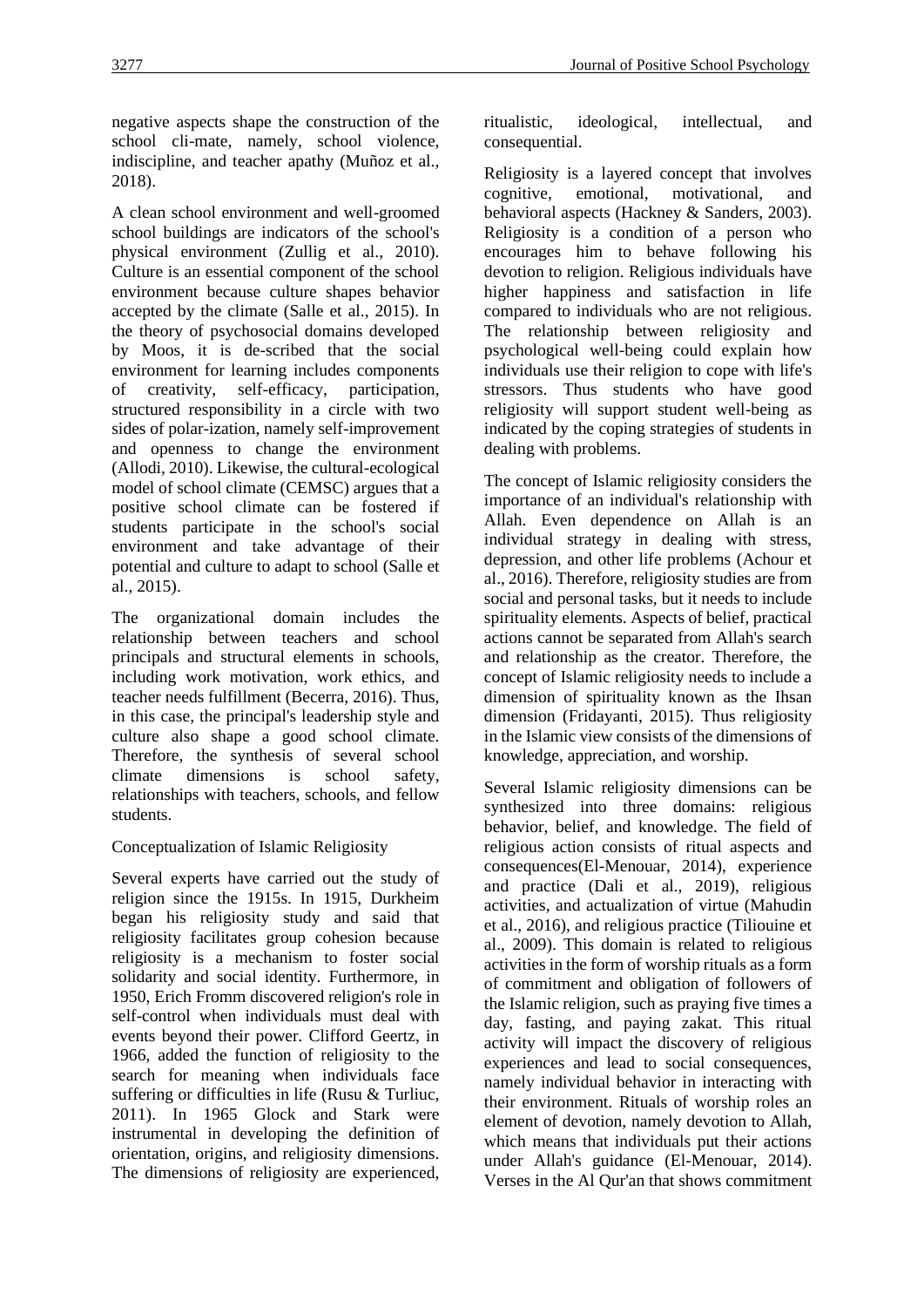and good behavior/good deeds include QS Al-Baqarah (2), verses 25, 62, 82, 183, and 277; Surah Ali-'Imran (3), verses 57, 133-136, and 195.

Faith in fundamental and dogmatic teachings in Islam consists of aspects of religion (Dali et al., 2019; El-Menouar, 2014) and worship of Allah or religious honor (Tiliouine et al., 2009). Individuals who have faith in Allah will obey all orders and stay away from their prohibitions (Masroom et al., 2017). The verses of Al Qur'an, which mention faith, include QS Ali-'Imran (3) verse 179; QS An-Nisaa '(4) verses 136, 152, and 171.

The domain of knowledge is related to the understanding of every Muslim about the basics of beliefs, rituals, Islamic history, and Islamic and traditional law that are carried out (El-Menouar, 2014), thoughts, and understanding of God (Mahudin et al., 2016). Al-Qur'an verse mentions ability, namely QS At-Thalaq verse 12; QS Ali Imran verse 7; QS An-Nisaa verse 82; QS An Ankabuut verse 43.

The Influence of School Climate on Student Well-being

Student well-being can be developed through the interaction of personal factors and environmental factors. In ecological theory, students' development is influenced by a complex interaction of contextual factors (Aldridge & McChesney, 2018; Bronfenbrenner, 1994). The school climate plays a vital role in supporting students' positive school experiences in the school environment. The school climate is generally seen as a multidimensional construction that includes atmosphere, culture, values, resources, social networks, school norms, values, interpersonal relationships, organizational structure, and school safety (Lombardi et al., 2019). Therefore, this study tests the first hypothesis as follow:

H1: School climate significantly affects student well-being

The Influence of Islamic Religiosity on Student well-being

Several studies on the effect of general religiosity on well-being in various religions and cultures have presented mixed results. Research in Slovenia discovered  $r = -0.028$ , in Bosnia and Herzegovina it showed  $r = 0.19$ , in Serbia revealed  $r = -0.154$ , in the USA it is found  $r =$ 0.235, while in Japan it showed  $r = -0.092$ (Lavrič & Flere, 2008). These findings indicated that the correlation between religiosity and wellbeing has a positive or negative direction, depending on the respondents' culture. Therefore, it is necessary to study religiosity, specifically in certain religions, by relating it to well-being. Students who have faith can achieve well-being, characterized by feeling peace, tranquility, security, and happiness (Masroom et al., 2017). Students who are involved in religious activities also tend to have high wellbeing (Eryilmaz, 2015). Faith, Islam, and Ihsan are essential aspects to form Muslims with character to devote themselves to society. If individuals can manage parts of Iman, Islam, and Ihsan, then they can achieve a prosperous life (Masroom et al., 2017). Therefore, the second hypothesis in this study is:

H2: Islamic Religiosity significantly affects Student Well-Being

The Effect of School Climate on the Student Well-being and Islamic Religiosity as Moderating Variable

In the psychology paradigm, human development can be predicted from factors within the individual (determinant factors) and environmental factors (ecology). Several studies have shown that several factors influence the achievement of well-being. Ecological factors are proven to affect well-being (Price & McCallum, 2015); students in school are dynamic and have various strengths. If multiple aspects of power in the environment combine, it will affect the condition of students.

A religiosity is a form of intrinsic motivation that strengthens, encourages, and chooses human behavior, even interpreting life after death (Piedmont, 1999). The essence of religious life's power is to improve the purpose of life, positive relationships, and meaning in life. Students who are involved in religious activities also tend to have high well-being (Eryilmaz, 2015). Faith, Islam, and Ihsan are important components in life from an Islamic perspective. So individuals need to integrate these three aspects to improve welfare in their lives (Masroom et al., 2017). Therefore, the third hypothesis is: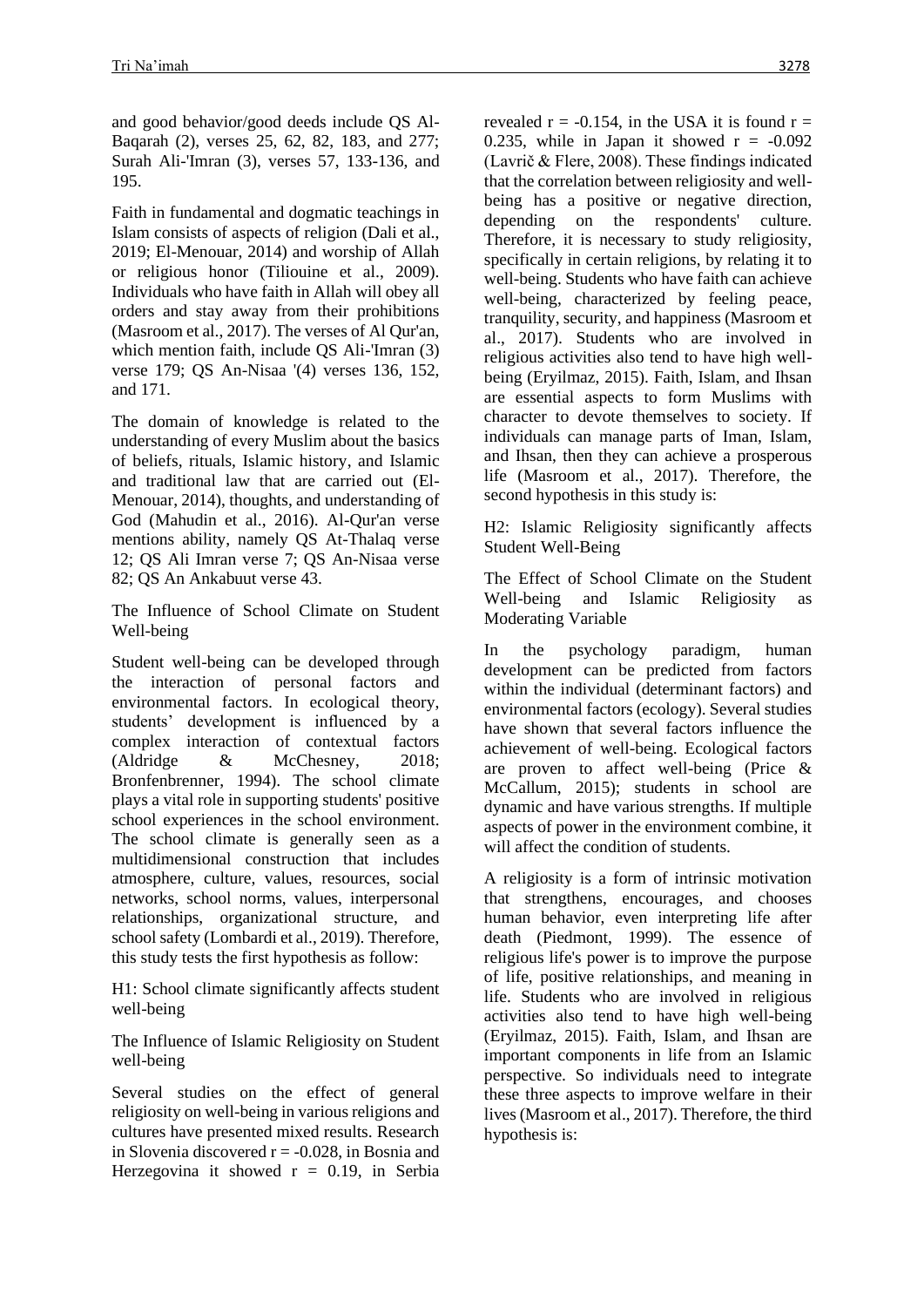H3: Islamic Religiosity significantly moderates the effect of School Climate on Student Wellbeing.

## **METHOD**

#### Research approach

This research was a quantitative correlational study, which measured the relationship between exogenous and endogenous variables. This study also used moderator variables, strengthening or weakening a direct connection between the independent and dependent variables. The moderating variables hope that this study's results could be more comprehensive, considering that the relationship between the independent variable (exogenous variable) and the dependent variable (endogenous variable) was sometimes unavailable in a direct form because sometimes the connection was moderated by other phenomena. Using a mediator variable, an explanation of the psychological dynamics of the relationship between the two variables could be explained in more detail (Urbayatun & Widhiarso, 2013).

#### Population, Sample, and Procedures

The samples were high school students from Islamic schools in Indonesia's Banyumas district and Malaysia's Johor state. The sampling technique applied accidental sampling (convenience sampling), a sampling procedure that selected a sample of the people or units easiest to find. The pandemic period due to covid-19 caused researchers not to meet the respondents directly, so researchers used the google form application to collect data. The samples were 511 students, 289 (56.6%) Malaysian students, and 222 (43, 4%) Indonesian students. Most of the respondents in this study were female (344) and 167 male students.

#### Research Instrument

Students' well-being Scale. The instrument was developed by researchers based on students' well-being from Konu and Rimpelä (2002); having, loving, being, and healthy. The researchers compiled 15 items with a Likert scale of 1-5. Researchers tested the construct reliability measured by composite reliability and Cronbach's alpha. It was reported that the results of composite reliability were 0.860 and Cronbach alpha was 0.681 so that all constructs were declared reliable (Ghozali, 2014). The validity test indicated the value of Average Variant Extracted  $(AVE) = 0.754$ , indicating that the construct showed an excellent convergent validity because the AVE value was above 0.5 (Hair Jr et al., 2010).

School Climate Scale. The school climate is measured by a climate scale developed based on school safety, teachers' connectedness with schools, and peer support (Lester & Cross, 2015). The instrument consists of 15 items on a scale ranging from 1 as 'Strongly unsuitable' to 5 as 'Highly suitable.' It was reported that the value of composite reliability = 0.877 and Cronbach's alpha  $= 0.825$ . The validity test results are registered with the Average Variant Extracted  $(AVE) = 0.589$ , which means the school climate construct is declared valid and reliable.

Islamic Religiosity Scale. This study adapted the instrument developed by El-Menouar (2014) that consisted of five elements of Islamic religiosity: Basic Religiosity, Central Religious Duties, Religious Experience, Religious Knowledge, Orthopraxis. The Islamic Religiosity scale consists of 26 items with a Likert scoring scale 1-5. Reliability test results showed composite reliability = 0.860 and Cronbach's alpha  $= 0.825$ . It was also reported that the value of Average Variant Extracted  $(AVE) = 0.639$ , so that the Islamic religiosity construct article was declared valid and reliable (Ghozali, 2014; Hair Jr et al., 2010).

#### Data Analysis

The data analysis technique used was that the analysis was carried out in two stages: the measurement model's study, the outer model, and the hypothesis testing or the inner model. Data calculations used was PLS-SEM software version 3.0

#### **RESULT AND DISCUSSION**

This study's structural model was evaluated using R2 for the dependent variable (Students' well-being),  $R2 = 0.333$ , and R2 Adjusted = 0.331. This data meant that the school climate and Islamic religiosity contributed 33.3% to Students' well-being. To assess the significance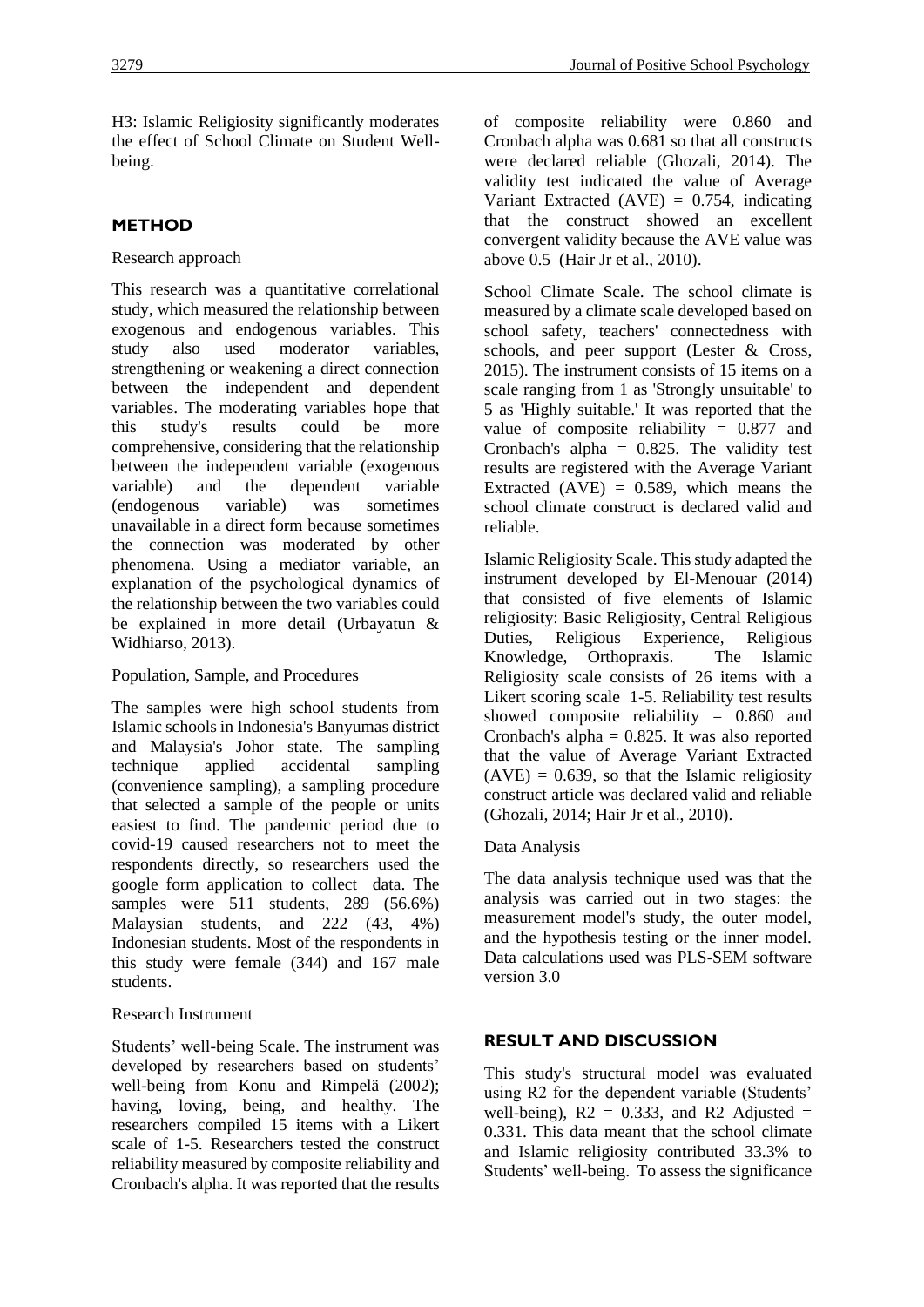of the prediction model in testing the structural model, it can be seen from the t-statistic value between the independent variable and the dependent variable in table 1 on the SmartPLS output below:

| <b>Table 1.</b> Path Coefficients of the Structural Model |                                |                                                   |                       |                               |             |  |  |  |
|-----------------------------------------------------------|--------------------------------|---------------------------------------------------|-----------------------|-------------------------------|-------------|--|--|--|
|                                                           | original<br>sample<br>estimate | sample<br>estimate<br>means<br>of sub-<br>samples | Standard<br>deviation | <b>T-</b><br><b>Statistic</b> | P-<br>Value |  |  |  |
| Moderation<br>effect1<br>$\rightarrow$<br><b>SWB</b>      | 0,103                          | 0,104                                             | 0,038                 | 2,707                         | 0,007       |  |  |  |
| School<br>$Climate$ -><br>Swb                             | 0,280                          | 0,283                                             | 0,057                 | 4,909                         | 0,000       |  |  |  |
| Islamic<br>Religiosity<br>$\sim$ Swb                      | 0,412                          | 0.411                                             | 0,052                 | 7,929                         | 0,000       |  |  |  |

The hypothesis test results are presented in table  $2$ .

| <b>Table 2.</b> Hypothesis Test Results |                                                                      |                     |                        |               |          |  |  |  |
|-----------------------------------------|----------------------------------------------------------------------|---------------------|------------------------|---------------|----------|--|--|--|
| Hypo                                    | Structural<br>Path                                                   | Path<br>Coefficient | T-<br><b>Statistic</b> | $P-$<br>Value | Accepted |  |  |  |
| thesis                                  |                                                                      |                     |                        |               |          |  |  |  |
| H1                                      | School<br>$Climate ->$<br><b>SWB</b>                                 | 0,280               | 4,909                  | 0,000         | Accepted |  |  |  |
| H <sub>2</sub>                          | Islamic<br>Religiosity<br>$\rightarrow$ SWB                          | 0,412               | 7,929                  | 0,000         | Accepted |  |  |  |
| H <sub>3</sub>                          | School<br>Climate $*$<br>Islamic<br>Religiosity<br>$\rightarrow$ SWB | 0,103               | 2,707                  | 0,007         | Accepted |  |  |  |

Hypothesis testing

Hypothesis testing in this study was carried out by looking at the T-Statistics value and the P-Value. The research hypothesis could be stated as accepted if the t-statistic value was > 1.96 and the P-Value  $< 0.05$ .

The Effect of School Climate on Student Wellbeing

It was reported that the path coefficient value was 0.280 and was indicated by the t-statistic value of 4.909, which was greater than the ttable of 1.962 with a P-value of 0.000. The finding suggested that School Climate affected Student well-being positively. Thus, it could be concluded that the first hypothesis was accepted.

The Effect of Islamic Religiosity toward Student Well-being

The test results in table 1 displayed that the path coefficient value was 0.412. The t-statistic value was 7.929> 1.962, and the P-value of 0.000 meant that Islamic Religiosity positively affected student well-being with a significance level of above 5% (significant). The test results concluded that; hypothesis 2 was accepted.

The Effect of School Climate toward Student Well-being and Islamic Religiosity as the Moderator Variable

The analysis result discovered that the path coefficient value was 0.103 and indicated by the t-statistic value of 2.707, more significant than the t-table value of 1.962 with a P-value of 0.007. The result suggested that School Climate contributed an effect on Student well-being moderated by Islamic Religiosity. Therefore, it could be drawn that the third hypothesis was accepted. Figure 1 indicated that Islamic Religiosity strengthens the positive relationship between school climate and student well-being



Figure 1. *Interaction Effect of School Climate and Student Well-being*

This study proves that the school climate is a factor that determines the achievement of student welfare. To achieve student well-being, schools need to pay attention to the affecting factors. Students' perceptions of their school are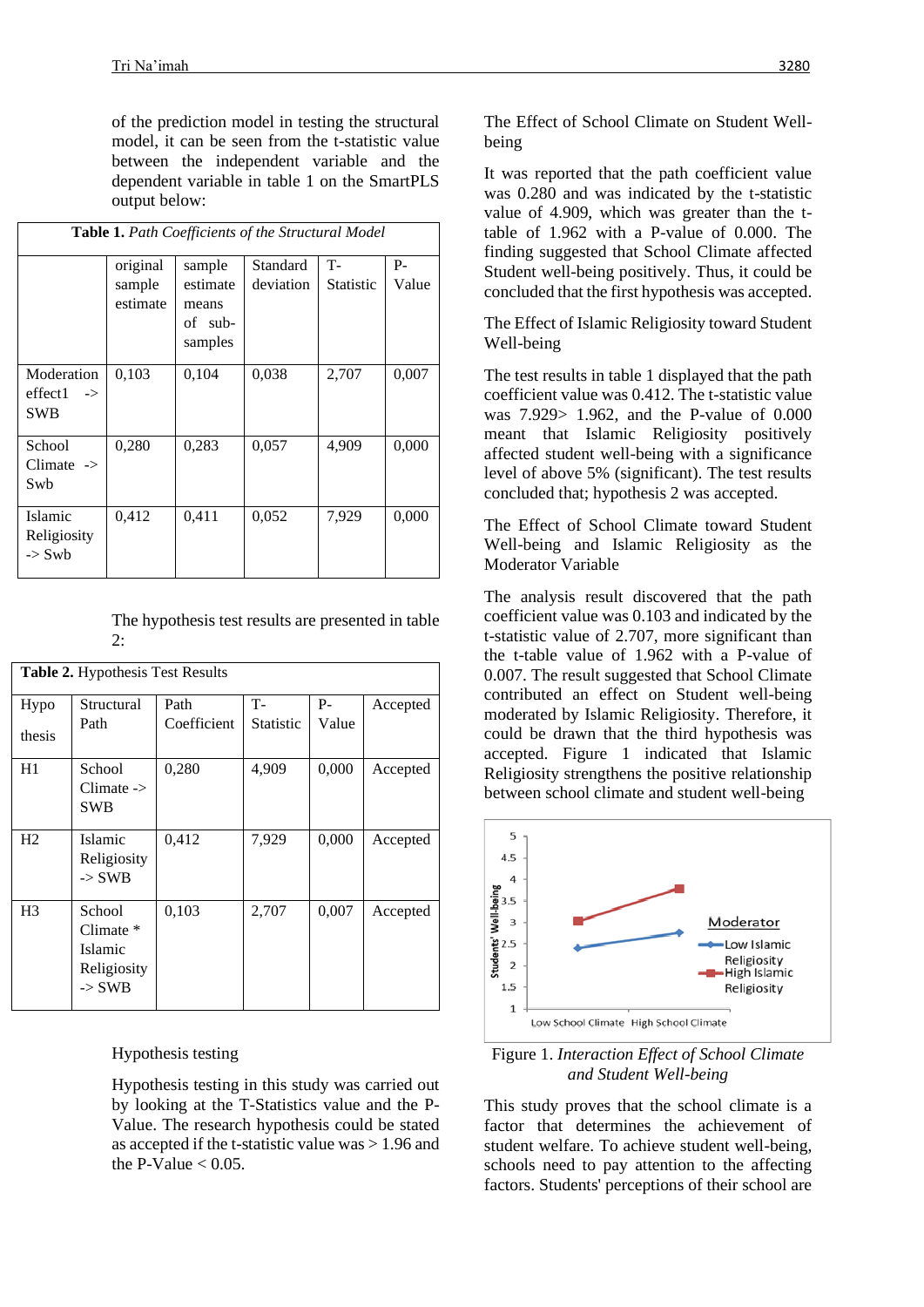known as the school climate. The school climate is related to school safety, the environment that supports students to learn, and the quality of relationships between many individuals, including students, parents, school personnel, and the community (Kutsyuruba et al., 2015). Research in Indonesia also proves that the school climate affects students' welfare in schools (Prasetyo, 2018). In ecological theory, individual development is influenced by the entire environmental system where the growth occurs (Rudasill, Snyder, Levinson, & Adelson, 2018). Therefore, the physical-social conditions of the school can affect the welfare of students at school. Students' emotional and social health reduces the risk of psychological disorders (Petrulytė & Guogienė, 2017).

The condition of school facilities, infrastructure, and the school's physical needs, such as classroom air temperature, school facilities, cleanliness, and other physical environments, significantly affects student welfare (Konu & Rimpelä, 2002). Participants in this study were teenagers in Islamic schools, so they have a different social environment from public schools. Achieving student welfare can involve teachers, dormitory caregivers, teachers, and friends by creating a sense of security at school, fostering social relationships, and developing students' social and emotional aspects (Na'imah et al., 2019). This study indicates that the value system in schools and relationships with teachers determine student welfare.

Students' assessment of various circumstances or situations in their school will be the basis for conducting subjective affective evaluations of their school experiences. Students will evaluate whether they feel happy or unhappy in school (Prasetyo, 2018). Thus, to improve student welfare in schools, it is necessary to enhance the relationship between students and teachers, students, and students, applying rules that ensure safe children.

This research proves that in Islamic studies, religiosity affects student welfare. These results support previous research findings, which explained that religiosity is a predictor of psychological well-being for adolescents (Saleem & Saleem, 2017). Religiosity is a crucial issue because it is proven to shape individual behavior. Muslim students who practice their religion demonstrate high existential meaning and have high psychological well-being scores. Religiosity is crucial because it makes life more meaningful (Aflakseir, 2012). Students who have faith can achieve well-being, characterized by feeling peace, tranquility, security, and happiness (Masroom et al., 2017). Students involved in religious activities also tend to have high well-being (Eryilmaz, 2015). From an Islamic perspective, faith and Ihsan are the main components of Islamic perfection. Integrating these three components will form a Muslim character who is obedient to Allah and positively functions in society. If individuals can trust, understand, and appreciate these three components, their well-being can increase (Masroom et al., 2017).

Students who have firm religious beliefs will cling to their religion's theological views and acknowledge the truth of their spiritual teachings. This belief or ideology regarding hopes or something that someone wants to achieve and the doctrine that someone wants to achieve will positively affect life goals as part of well-being (Linawati & Desiningrum, 2017). Religiosity is considered as part of the process of finding meaning in life to achieve life welfare.

This study also proves that Islamic religiosity plays a role in moderating the influence of school climate on student well-being. There are several core beliefs in the Islamic worldview, such as belief in Allah, the purpose of life, and life after death. Muslims believe that Allah is the One who gives them the strength to survive. Faith in Allah motivates people to accept life as it is. Muslims believe that there is life in the hereafter so that Muslims realize that experience in this world is significant (Abolfathi Momtaz et al., 2012).

Religious activities can support the fulfillment of individual socio-emotional needs through social movements in society. Individuals often seek emotional support through religious activities and spiritual experiences. Religiosity can provide a meaning system to achieve the highest life values even though there is a lack of social support (Abolfathi Momtaz et al., 2012). Spirituality/religiosity is a personal resource proven to strengthen well-being predictions (Fabricatore et al., 2000) and discourage unethical behavior (Herdian & Mildaeni, 2022). This allows individuals to find meaning and selffulfillment through studying in school. Individuals who have a sense of purpose in school attach great importance to school life.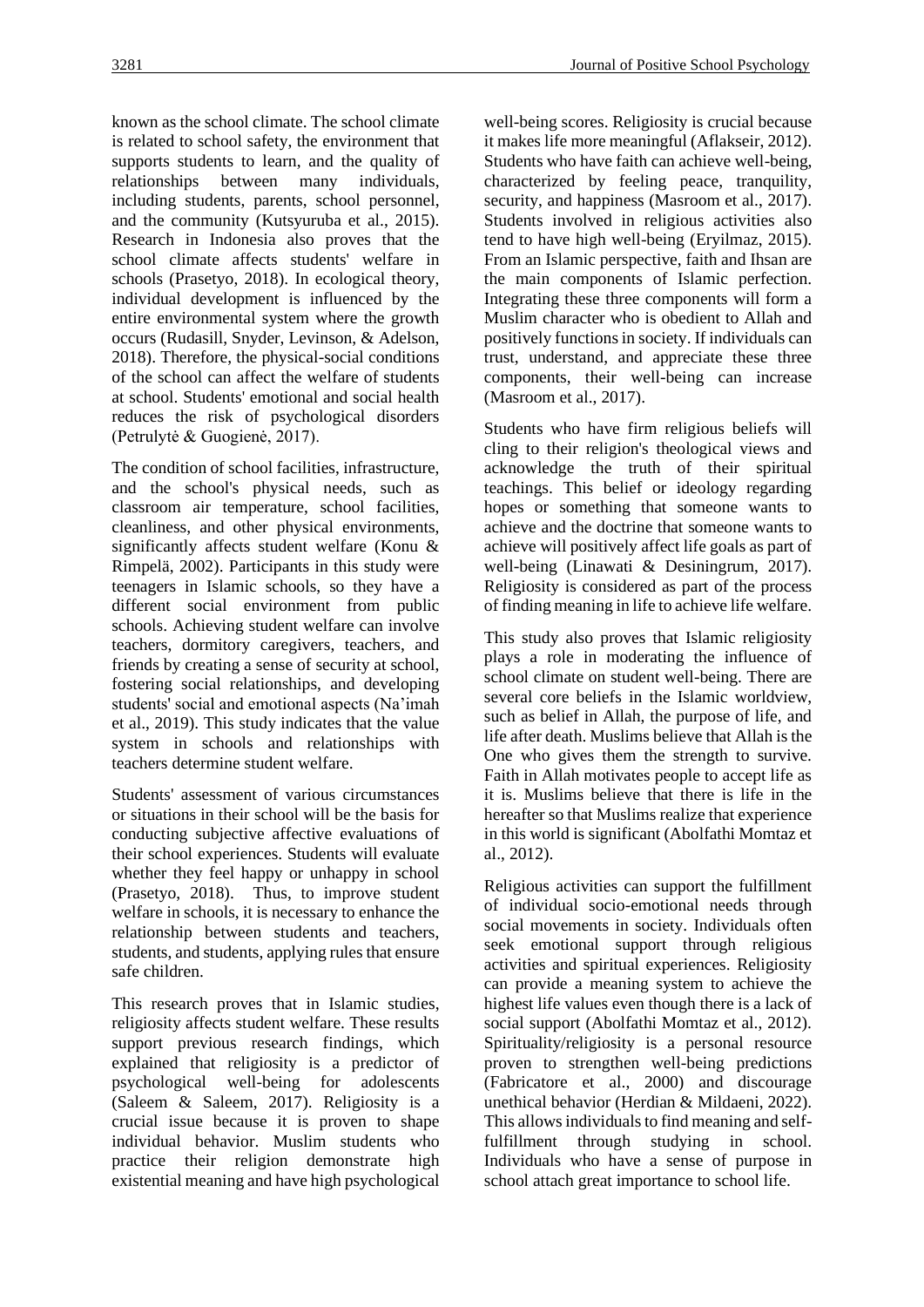School students have better subjective wellbeing when engaged in religious activities, from praying alone to go to the holy mosque, which helps them carry out religious duties, fulfills the need to build intimacy with someone, gives them a sense of security, instills hope in them, cultivate good behavior in them, make them feel valued, and help them deal with stress (Eryilmaz, 2015).

This paper provides several implications; First, this finding offers information on aspects that need to be considered to develop a school mental health promotion program. The school climate needs to be improved, for example, by building a religious atmosphere in schools. Religious activities, practical worship, and increased spiritual knowledge need to be enhanced to achieve school well-being.

### **Conclusion**

In brief, this study proves the religiosity factor strengthens the effect of environmental aspects on student well-being. The school climate is established to affect the achievement of wellbeing in schools. Still, if the dimensions of Islamic religiosity are available, it will strengthen student well-being. This study has its limitations because it only uses a single approach; quantitative research. The well-being variable will be more in-depth studied if it is examined with a quantitative-qualitative system

#### **Acknowledgments**

Thank you to the leadership of the Universitas Muhammadiyah Purwokerto, Indonesia, and Universiti Teknologi Malaysia, who have provided funds for this research.

## **Reference**

- [1] Abdel-Khalek, A. M. (2010). Quality of life, subjective well-being, and religiosity in Muslim college students. Quality of Life Research, 19(8), 1133–1143. https://doi.org/10.1007/s11136-010-9676- 7
- [2] Abolfathi Momtaz, Y., Hamid, T. A., Ibrahim, R., Yahaya, N., & Abdullah, S. S.

(2012). Moderating Effect of Islamic Religiosity on The Relationship between Chronic Medical Conditions and Psychological Well-being among Elderly Malays. Psychogeriatrics, 12(1), 43–53. https://doi.org/10.1111/j.1479- 8301.2011.00381.x

- [3] Achour, M., Mohd Nor, M. R., & MohdYusoff, M. Y. Z. (2016). Islamic Personal Religiosity as a Moderator of Job Strain and Employee's Well-Being: The Case of Malaysian Academic and Administrative Staff. Journal of Religion and Health, 55(4), 1300–1311. https://doi.org/10.1007/s10943-015-0050- 5
- [4] Aflakseir, A. (2012). Religiosity, personal meaning, and psychological well-being: A study among Muslim students in England. Pakistan Journal of Social and Clinical Psychology,  $10(1)$ ,  $27-31$ . https://psycnet.apa.org/record/2012- 17550-011
- [5] Aldridge, J. M., & McChesney, K. (2018). The relationships between school climate and adolescent mental health and wellbeing: A systematic literature review. International Journal of Educational Research, 88(January), 121–145. https://doi.org/10.1016/j.ijer.2018.01.012
- [6] Allodi, M. W. (2010). The meaning of social climate of learning environments: Some reasons why we do not care enough about it. Learning Environments Research, 13(2), 89–104. https://doi.org/10.1007/s10984-010-9072- 9
- [7] Alsa, A., Haq, A. H. B., Siregar, A. J., Kusumaningrum, F. A., Utami, H. D., & Bachria, R. D. (2015). Menyusun Model yang Efisien dan Efektif dari Dimensidimensi School Wellbeing untuk Memprediksi Prestasi Belajar Matematika. Jurnal Psikologi, 42(1), 15–33. https://doi.org/https://doi.org/10.22146/jps i.6940
- [8] Arslan, G., & Coskun, M. (2020). Student Subjective Wellbeing, School Functioning, and Psychological Ajdustment in High School Adolescents : aA laten Variable Analysis. Journal of Positive School Psychology, 4(2), 153–164. https://doi.org/https://doi.org/10.47602/jps p.v4i2.231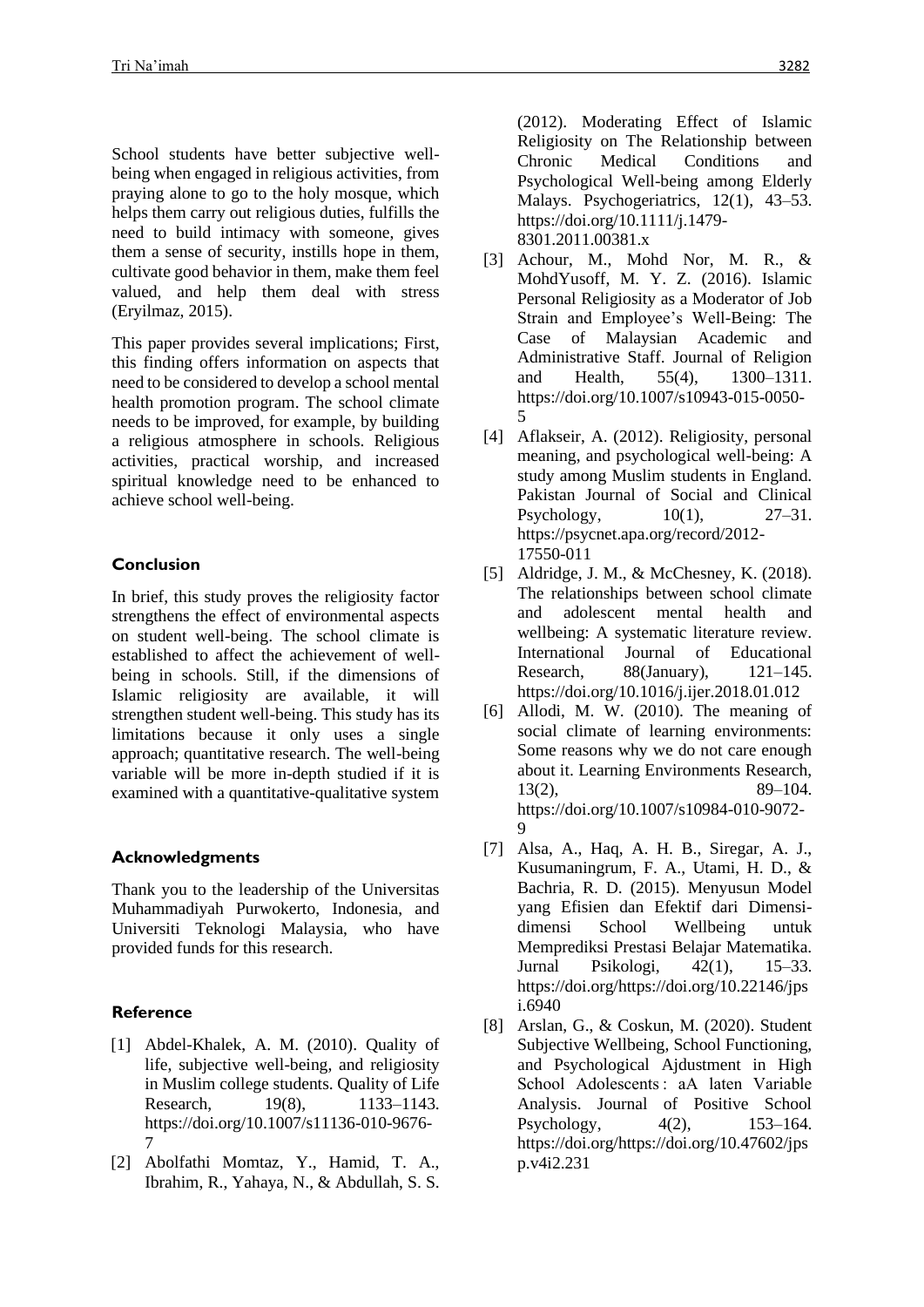- [9] Bear, G. G., Yang, C., & Pasipanodya, E. (2015). Assessing School Climate: Validation of a Brief Measure of the Perceptions of Parents. Journal of Psychoeducational Assessment, 33(2), 115–129. https://doi.org/10.1177/073428291454574 8
- [10] Becerra, S. (2016). School Climate of Educational Institutions: Design and Validation of a Diagnostic Scale. International Education Studies, 9(5), 96. https://doi.org/10.5539/ies.v9n5p96
- [11] Borgonovi, F., & Pál, J. (2015). A Framework for the Analysis of Student Well-Being in the PISA 2015 Study : Being 15 in 2015. OECD Education Working Papers, 140, 1–66. https://doi.org/http://dx.doi.org/10.1787/5j lpszwghvvb-en OECD
- [12] Bronfenbrenner, U. (1994). Ecological Models of human Develompment. In International Encyclopedia of Education (2nd ed., pp. 37–43). Elsevier Ltd. https://doi.org/10.1007/978-0-387-79061- 9\_437
- [13] Chirkina, T. ., & Khavenson, T. (2018). School Climate : A History of the Concept and Approaches to Defining and Measuring it on PISA Questionnaires. Russian Education & Society, 60(2), 133–160. https://doi.org/10.1080/10609393.2018.14 51189
- [14] Coleman, J., Hoffer, T., & Kilgore, S. (1982). Cognitive Outcomes in Public and Private Schools. Sociology of Education,  $55(2/3)$ , 65. https://doi.org/10.2307/2112288
- [15] Currie, C., Roberts, C., Morgan, A., Smith, R., Settertobulte, W., & Samdal, O. (2004). Young people 's health in context : Health behaviour in school-age children (HBSC) study (Issue 4). http://www.euro.who.int/\_\_data/assets/pdf \_file/0008/110231/e82923.pdf
- [16] Dali, N. R. S. M., Yousafzai, S., & Hamid, H. A. (2019). Religiosity Scale Development. Journal of Islamic Marketing, 10(1), 3–24. https://doi.org/https://doi.org/10.1108/JIM A-11-2016-0087
- [17] Deci, E. L., & Ryan, R. M. (2008). Hedonia, eudaimonia, and well-being: an introduction. Journal of Happiness Studies,

9, 1–2. https://doi.org/10.1007/s10902- 006-9018-1

- [18] Durham, R. W., Amie, B., & Faith, C. (2014). Measuring School Climate (Issue October). Baltimore Education Research Consortium.
- [19] El-Menouar, Y. (2014). The Five Dimensions of Muslim Religiosity . Results of an Empirical Study. Method, Data, Analyses, 8(1), 53–78. https://doi.org/10.12758/mda.2014.003
- [20] Eryilmaz, A. (2012). A Model of Subjective Well-Being for Adolescents in High School. Journal Happiness Studies, 13, 275–289. https://doi.org/10.1007/s10902-011-9263- 9
- [21] Eryilmaz, A. (2015). Investigation of the relations between religious activities and subjective well-being of high school students. Kuram ve Uygulamada Egitim Bilimleri, 15(2), 433–444. https://doi.org/10.12738/estp.2015.2.2327
- [22] Fabricatore, A. N., Handal, P. J., & Fenzel, L. M. (2000). Personal Spirituality as a Moderator of the Relationship Between Stressors and Subjective Well-Being. Journal of Psychology and Theology, 28(3), 221–228. https://doi.org/http://dx.doi.org/10.1177/00 9164710002800305
- [23] Freiberg, H. J. (1999). School Climate, Measuring, Improving and Sustaining Healthy Learning Environments. Falmer Press.
- [24] Fridayanti. (2015). Religiusitas, Spritualitas dalam Kajian Psikologi dan Urgensi Perumusan Religiusitas Islam. Psympathic, Jurnal Ilmiah Psikologi, 2(2), 199–208.

https://doi.org/https://doi.org/10.15575/psy .v2i2.460

- [25] Ghozali, I. (2014). Structural Equation Modeling, Metode Alternatif dengan Partial Least Square (PLS). Badan Penerbit Universitas Diponegoro.
- [26] Hackney, C. H., & Sanders, G. S. (2003). Religiosity and Mental Health: A Meta-Analysis of Recent Studies. Journal for the Scientific Study of Religion, 42(1), 43–55. https://doi.org/https://doi.org/10.1111/146 8-5906.t01-1-00160
- [27] Hair Jr, J. F., Black, W. C., Babin, B. J., & Anderson, R. E. (2010). Multivariate Data Analysis (Vol. 7). Pearson Prentice Hall.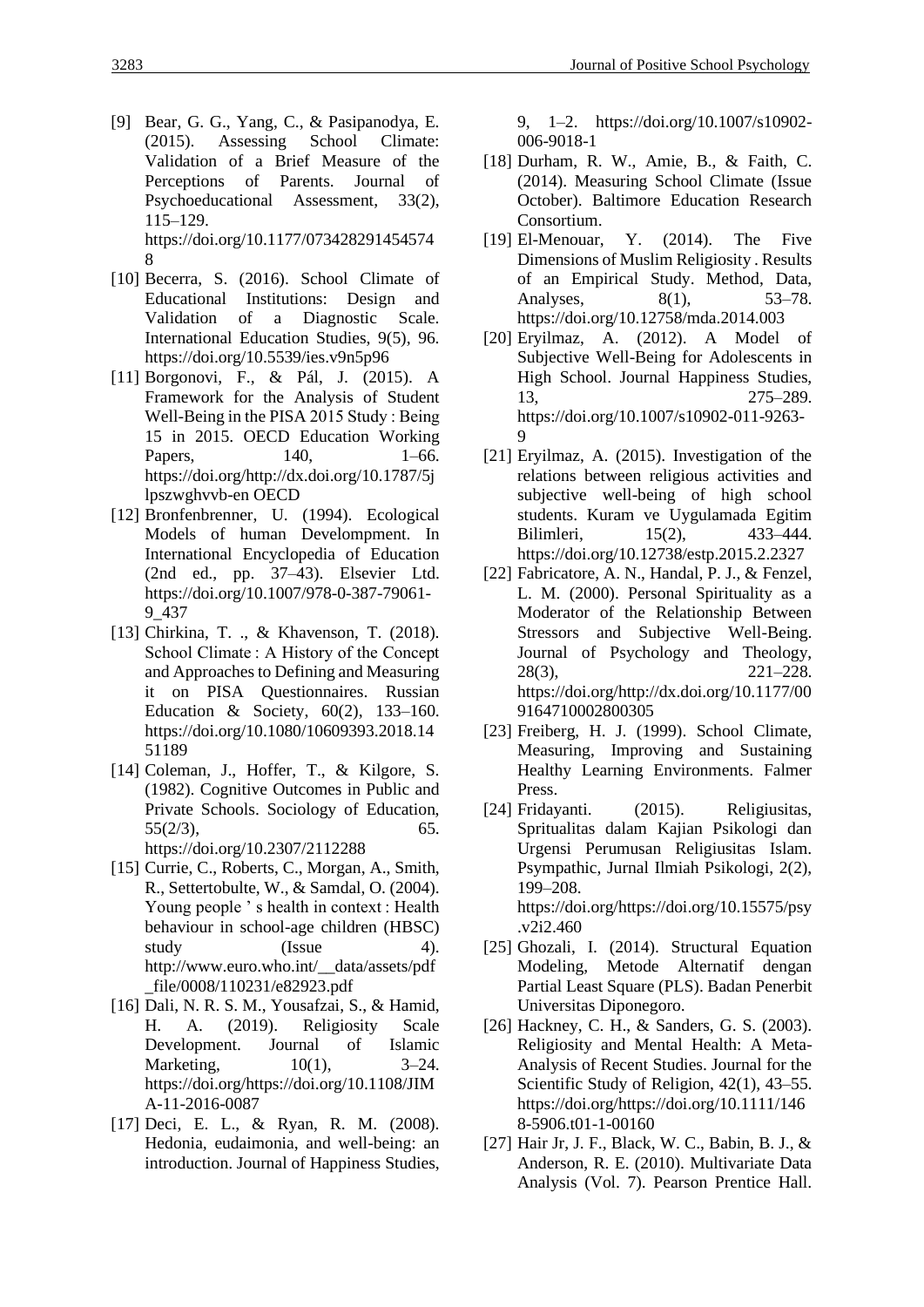https://doi.org/10.1016/j.foodchem.2017.0 3.133

[28] Herdian, H., & Mildaeni, I. N. (2022). Academic dishonesty based on religiosity among Muslim students in Indonesia. Cultura Educación Y Sociedad, 13(1), 9– 18.

https://doi.org/10.17981/cultedusoc.13.1.2 022.01

- [29] Hidayah, N. H., Pali, M., Ramli, M., & Hanurawan, F. (2016). Students' Well-Being Assessment at School. Journal of Educational, Health and Community Psychology,  $5(1)$ ,  $62$ . https://doi.org/10.12928/jehcp.v5i1.6257
- [30] Holder, M.  $(2014)$ . Spirituality Religiousness , and Happiness in Children Aged  $8 - 12$  Years Aged  $8 - 12$  Years. Journal Happiness Studies, April 2010. https://doi.org/10.1007/s10902-008-9126- 1
- [31] Konu, A., & Rimpelä, M. (2002). Wellbeing in Schools : a Conceptual Model. Health Pomotion International, 17(1), 79– 89. https://doi.org/https://doi.org/10.1093/heap ro/17.1.79
- [32] Kutsyuruba, B., Klinger, D. A., & Hussain, A. (2015). Relationships among school climate, school safety, and student achievement and well-being: a review of the literature. Review of Education, 3(2), 103–135.
	- https://doi.org/10.1002/rev3.3043
- [33] Lavrič, M., & Flere, S. (2008). Between The Role of Culture in the Relationship and Psychological Religiosity. Journal of Religion and Health, 47(2), 164–175. https://doi.org/10.1007/sl0943-008-9168-z
- [34] Lester, L., & Cross, D. (2015). The Relationship Between School Climate and Mental and Emotional Wellbeing Over the Transition from Primary to Secondary School. Psychology of Well-Being, 5(1). https://doi.org/10.1186/s13612-015-0037- 8
- [35] Linawati, R. A., & Desiningrum, D. R. (2017). Hubungan Antara Religiusitas Dengan Psychological Well-Being Pada Siswa Smp Muhammadiyah 7 Semarang. Empati, 6(3), 105–109. https://ejournal3.undip.ac.id/index.php/em pati/article/view/19738/18669
- [36] Lombardi, E., Traficante, D., Bettoni, R., Offredi, I., Giorgetti, M., & Vernice, M.

(2019). The impact of school climate on well-being experience and school engagement: A study with high-school students. Frontiers in Psychology, 10(OCT), 1–11.

https://doi.org/10.3389/fpsyg.2019.02482

- [37] Mahudin, N., Noor, N., Dzulkifli, M., & Janon, N. (2016). Religiosity among Muslims: A Scale Development and Validation Study. Makara Hubs-Asia, 20(2), 109–121. https://doi.org/10.7454/mssh.v20i2.480
- [38] Masroom, M. N., Muhamad, S. N., & Abd Rahman, S. A. P. (2017). The Influence of Iman, Islam and Ihsan Towards The Self Well-Being. Jurnal Hadhari, 5(October 2016), 63–74. https://doi.org/http://dx.doi.org/10.17576/J H-2017-0901-05
- [39] Muñoz, P. E., Casas, J. A., Del Rey, R., Ortega-Ruiz, R., Cerda, G., & Pérez, C. (2018). Validation and cross-cultural robustness of the School-wide Climate Scale (SCS) across Spanish and Chilean students. Studies in Educational Evaluation, 56(January), 182–188. https://doi.org/10.1016/j.stueduc.2018.01. 002
- [40] Na'imah, T., Dwiyanti, R., & Sriyanto, S. (2019). Grounded Theory Approach to Assess the Process of Students' Well-Being Achievement in Islamic Boarding School. International Journal of Psychoanalisis and Education, 1(1), 31–39. http://www.psychoedu.org/index.php/IJPE /article/view/251/246
- [41] Na'imah, T., & Putranti, A. N. (2020). The Impact Of Emotional Intelligence On School Well-Being. GESJ: Education Science and Psychology, 2(56), 21–26. https://doi.org/10.1177/026142940702300 203
- [42] Na'imah, T., & Tanireja, T. (2017). Student Well-being Pada Remaja Jawa. Psikohumaniora: Jurnal Penelitian Psikologi, 2, 1–11. https://doi.org/https://doi.org/10.21580/pjp p.v2i1.979
- [43] Petrulytė, A., & Guogienė, V. (2017). Paauglių psichologinės sveikatos vertinimas vykdant tiriamąją ir prevencinę veiklą mokykloje. Pedagogika, 126(2), 99– 114. https://doi.org/10.15823/p.2017.22
- [44] Piedmont, R. L. (1999). Does Spirituality Represent the Sixth Factor of Personality ?